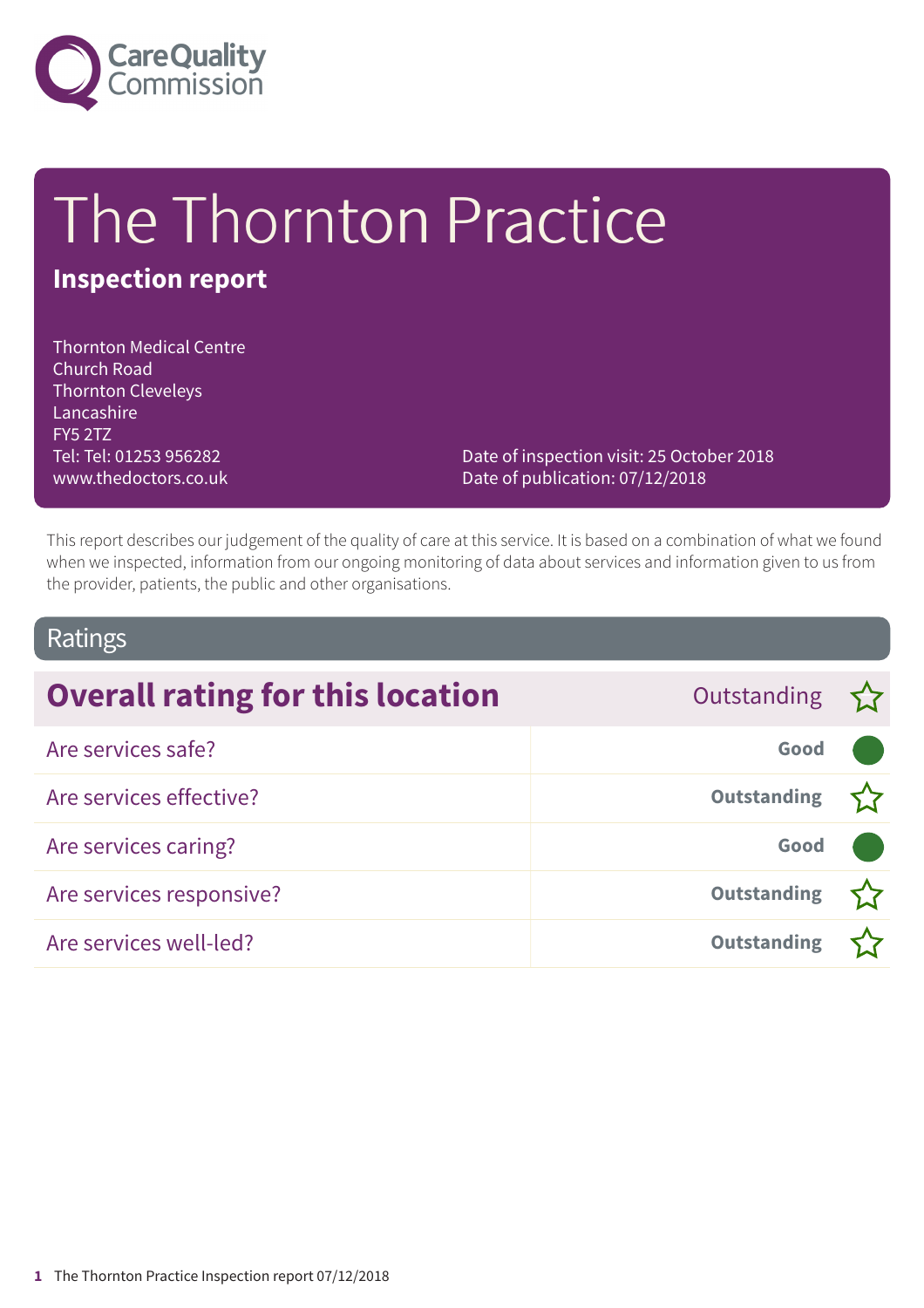# Overall summary

We carried out an announced comprehensive inspection at The Thornton Practice on 25 October 2018 as part of our inspection programme. Our inspection team was led by a CQC inspector and included a GP specialist advisor.

At the last inspection in December 2014 we rated the practice as good overall.

Our judgement of the quality of care at this service is based on a combination of what we found when we inspected, information from our ongoing monitoring of data about services and information from the provider, patients, the public and other organisations.

#### **We rated this practice as outstanding overall.**

This means that:

- Patients were protected from avoidable harm and abuse and that legal requirements were met.
- Patients had good outcomes because they received effective care and treatment that met their needs.
- Patients were supported, treated with dignity and respect and were involved as partners in their care.
- People's needs were met by the way in which services were organised and delivered.
- The leadership, governance and culture of the practice promoted the delivery of high quality person-centred care.

We rated the practice as **outstanding** for providing responsive services because:

- Services were tailored to meet the needs of individual people and were delivered in a way to ensure flexibility, choice and continuity of care.
- The practice had identified areas where there were gaps in provision locally and had taken steps to address them.

We rated the practice as **outstanding** for providing well-led services because:

- Leadership, governance and culture were used to drive and improve the delivery of high-quality person-centred care.
- The practice led local initiatives to improve care and shared their best practice to the benefit of the neighbourhood.
- Staff, patients and the patient participation group (PPG) had been involved by the practice leaders in the planning and delivery of care.

• The practice had developed a vision to deliver high levels of care, staff reported high levels of motivation, work satisfaction and involvement achieving the practice vision.

We saw several areas of outstanding practice including:

- Services were tailored to meet the needs of individual people are were delivered in a way to ensure flexibility, choice and continuity of care. The practice had identified areas where there were gaps in service provision locally and had taken steps to address these, by creating new roles and processes to better meet needs. Feedback received from patients and other stakeholders on the changes made was positive. We noted increased levels of staff and patient satisfaction.
- The practice looked at demand for appointments after a long-term audit of appointment availability and use, analysing capacity and patient demand. The results were used to ensure sufficient urgent and routine appointments were provided each day, linked to demand. The impact had been a significant reduction in the volume and unpredictability of unscheduled work. The practice linked this to less pressure for staff and patients by the positive survey results. We noted that staff and patients had provided positive feedback around this area.
- The PPG which had been established three years previously had, with the support and financial backing of the practice, led and completed several successful initiatives and projects to promote patient wellbeing and care, for example the "Healthy Heroes" and "BioBlitz" initiatives they had been recognised locally and nationally as an exemplar.
- There were high levels of engagement with external partners agencies to deliver care and lifestyle improvements to patients, for example, the "Fleetwood Town community trust." and multi-agency flu clinics.
- The practice used social media innovatively to engage with patients both at the practice and in the locality.

There were areas where the provider **should** make improvements are:

- Record all safety alerts and action taken in response to them.
- Include declarations in recruitment information held.
- Document a risk assessment of content and location of emergency medicines.
- **2** The Thornton Practice Inspection report 07/12/2018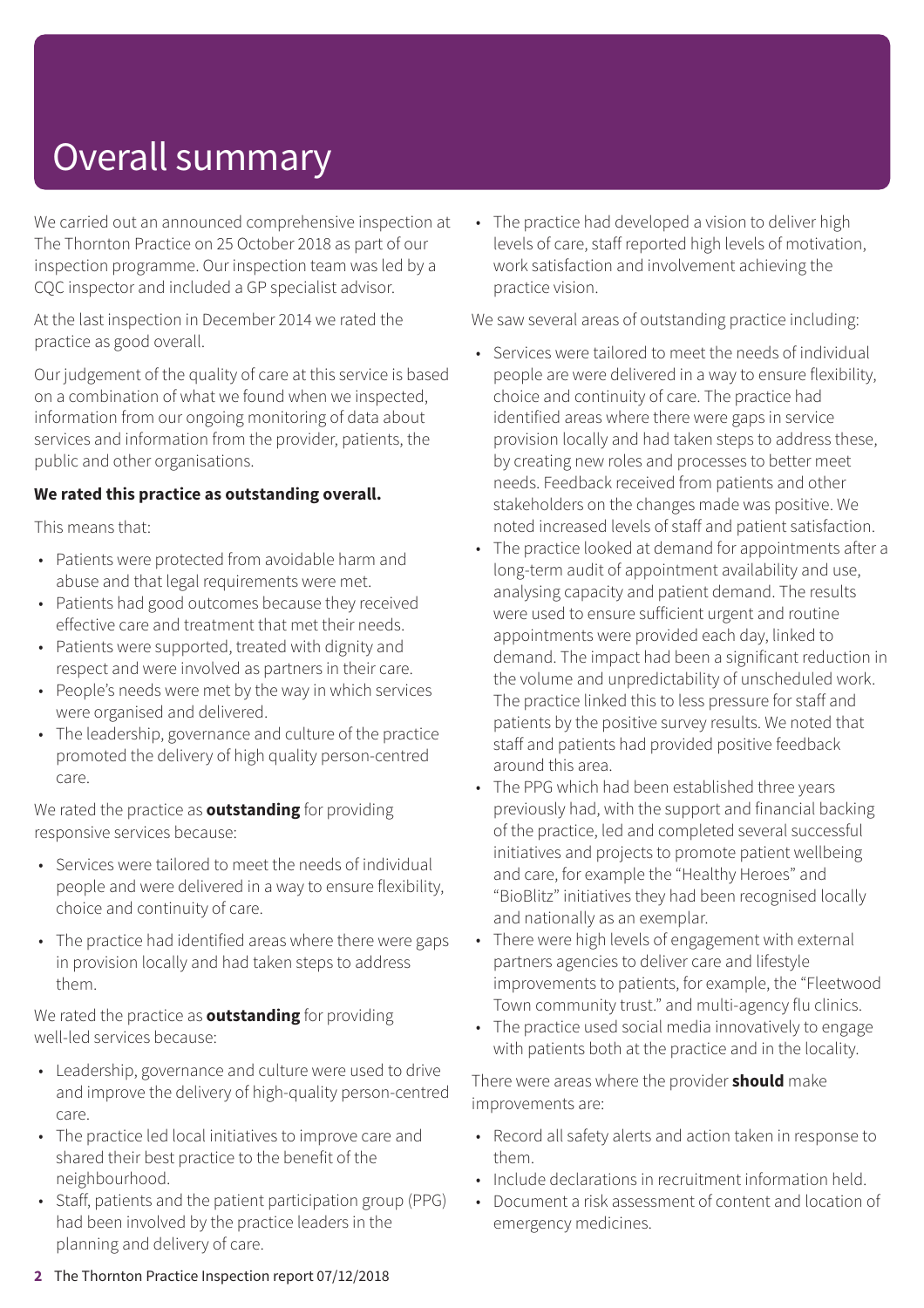# Overall summary

• Check and update entries in staff training matrix against certificates of training.

**Details of our findings and the evidence supporting our ratings are set out in the evidence tables.**

**Professor Steve Field** CBE FRCP FFPH FRCGP Chief Inspector of General Practice